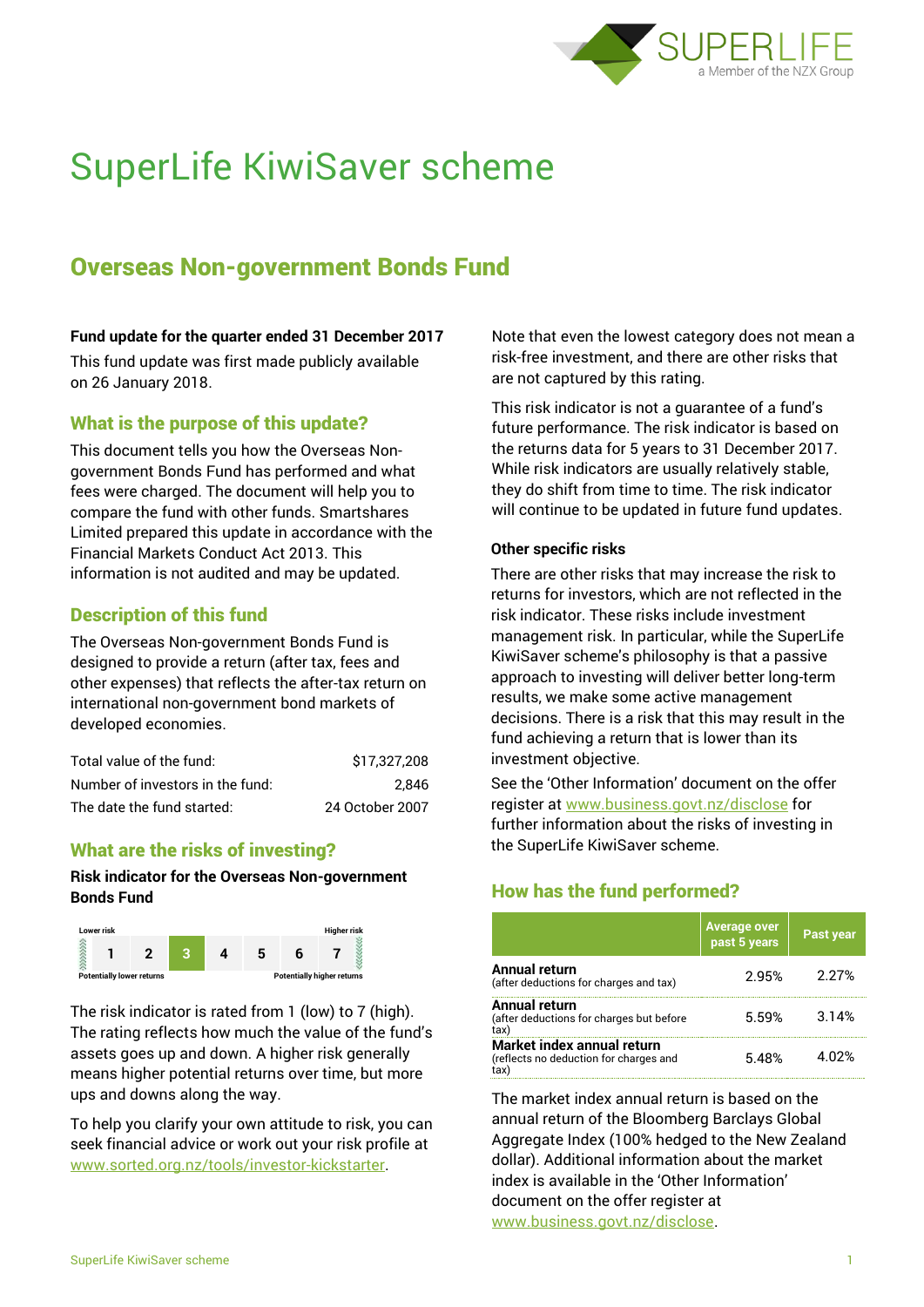

#### **Annual return graph**



This shows the return after fund charges and tax for each year ending 31 March since the fund started. The last bar shows the average annual return since the fund started, up to 31 December 2017.

**Important:** This does not tell you how the fund will perform in the future.

Returns in this update are after tax at the highest prescribed investor rate (PIR) of tax for an individual New Zealand resident. Your tax may be lower.

#### What fees are investors charged?

Investors in the Overseas Non-government Bonds Fund are charged fund charges. In the year to 31 March 2017 these were:

|                                                       | % per annum of fund's<br>net asset value |  |
|-------------------------------------------------------|------------------------------------------|--|
| <b>Total fund charges</b>                             | 0.57%                                    |  |
| Which are made up of:                                 |                                          |  |
| <b>Total management and</b><br>administration charges | 0.57%                                    |  |
| Including:                                            |                                          |  |
| Manager's basic fee                                   | 0.38%                                    |  |
| Other management and<br>administration charges        | 0.19%                                    |  |
| <b>Total performance-based fees</b>                   | 0.00%                                    |  |
| <b>Other charges</b>                                  | <b>Dollar amount per investor</b>        |  |
| <b>Administration fee</b>                             | 2<br>\$32 per annum                      |  |

Investors will not be charged individual action fees for specific actions or decisions. See the Product Disclosure Statement for the SuperLife KiwiSaver scheme for more information about the fees investors are charged.

Small differences in fees and charges can have a big impact on your investment over the long term.

#### Example of how this applies to an investor

Jess had \$10,000 in the fund and did not make any further contributions. At the end of the year, Jess received a return after fund charges were deducted of \$227 (that is 2.27% of her initial \$10,000). Jess paid other charges of \$30. This gives Jess a total return after tax of \$197 for the year.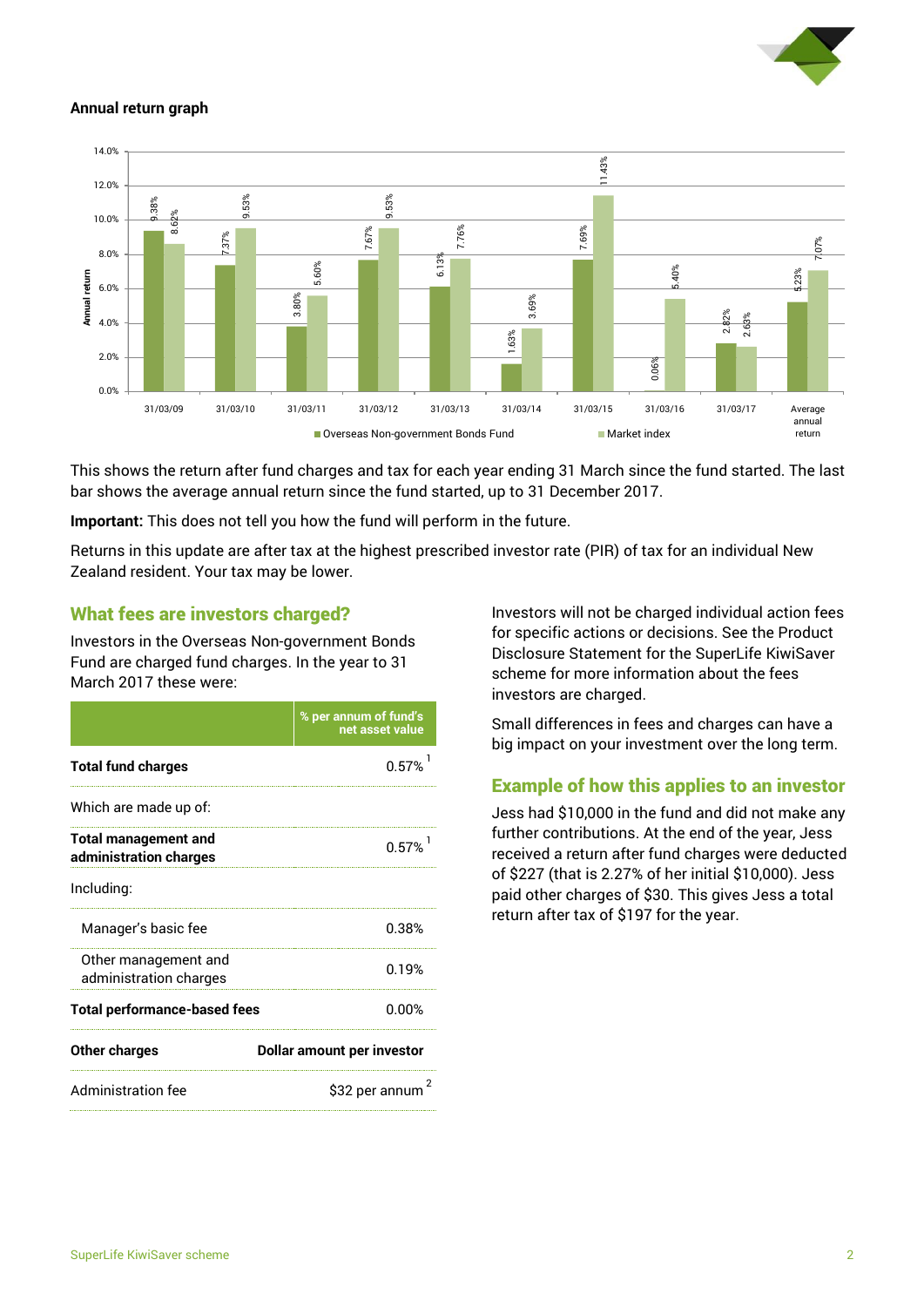

# What does the fund invest in?

#### **Actual investment mix**

This shows the types of assets that the fund invests in.



#### **Target investment mix**

This shows the mix of assets that the fund generally intends to invest in.

| <b>Asset Category</b>        | <b>Target asset mix</b> |
|------------------------------|-------------------------|
| Cash and cash equivalents    |                         |
| New Zealand fixed interest   |                         |
| International fixed interest | 100.00%                 |
| Australasian equities        |                         |
| International equities       |                         |
| Listed property              |                         |
| Unlisted property            |                         |
| Commodities                  |                         |
| Other                        |                         |

#### **Top ten investments**

| <b>Name</b>                                                   | % of fund's net<br>asset value | <b>Type</b>                     | <b>Country</b> | <b>Credit rating</b><br>(if applicable) |
|---------------------------------------------------------------|--------------------------------|---------------------------------|----------------|-----------------------------------------|
| Vanguard International Credit Securities<br>Index Fund Hedged | 93.64%                         | International fixed<br>interest | Australia      |                                         |
| <b>ASB Current Account</b>                                    | 2.15%                          | Cash and cash<br>equivalents    | New Zealand    | AA-                                     |

The top 10 investments make up 95.79% of the fund's net asset value.<sup>3</sup>